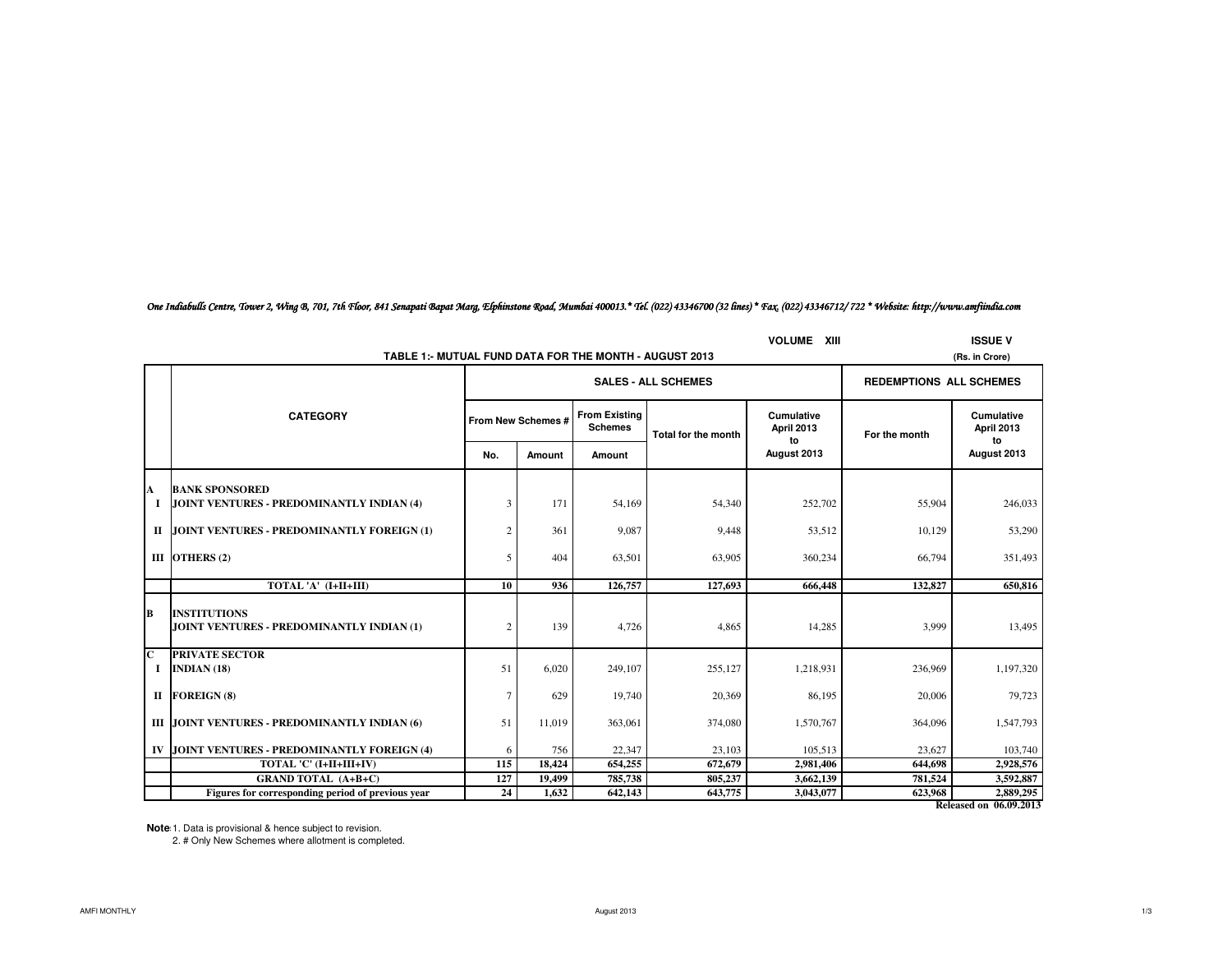(Rs. in Crore)

# **TABLE 2:- SALES DURING THE MONTH OF AUGUST 2013 - TYPE AND CATEGORY WISE 2.1 \*NEW SCHEMES LAUNCHED (ALLOTMENT COMPLETED)**

| ---                                               |                          |        |                      |        |                      |        |                      |        |  |
|---------------------------------------------------|--------------------------|--------|----------------------|--------|----------------------|--------|----------------------|--------|--|
|                                                   | Open End                 |        | <b>Close End</b>     |        | <b>Interval Fund</b> |        | <b>TOTAL</b>         |        |  |
|                                                   | <b>No.of Schemes</b>     | Amount | <b>No.of Schemes</b> | Amount | <b>No.of Schemes</b> | Amount | <b>No.of Schemes</b> | Amount |  |
| <b>INCOME</b>                                     | $\overline{\phantom{a}}$ |        | 122                  | 18,861 |                      | 522    | 125                  | 19,383 |  |
| <b>EQUITY</b>                                     |                          |        |                      |        |                      |        |                      |        |  |
| <b>BALANCED</b>                                   |                          |        |                      |        |                      |        |                      |        |  |
| <b>LIQUID/MONEY MARKET</b>                        |                          |        |                      |        |                      |        |                      |        |  |
| <b>IGILT</b>                                      | -                        |        |                      |        |                      |        |                      |        |  |
| <b>ELSS - EQUITY</b>                              |                          |        |                      |        |                      |        |                      |        |  |
| <b>GOLD ETF</b>                                   |                          |        |                      |        |                      |        |                      |        |  |
| <b>OTHER ETFS</b>                                 |                          | 10     |                      |        |                      |        |                      | 10     |  |
| <b>FUND OF FUNDS INVESTING</b><br><b>OVERSEAS</b> |                          | 106    |                      |        |                      |        |                      | 106    |  |
| <b>TOTAL</b>                                      |                          | 116    | 122                  | 18,861 |                      | 522    | 127                  | 19,499 |  |

#### **\*NEW SCHEMES LAUNCHED :**

| <b>OPEN END OTHER ETFS:</b>     | ICICI Prudential CNX 100 ETF                                                                                                                                                                                                                                                                                                                                                                                                                                                                                                                                                                                                                                                                                                                                                                                                                                                                                                                                                                                                                                                                                                                                                                                                                                                                                                                                                                                                                                                                                                                                                                                                                                                                                                                                                                                                                                                                                                                                                                                                                                                                                                                                                                                                                                                                                                                                                                                                                                                                                                                                                                                                                                                                                                                                                                                                                                                |
|---------------------------------|-----------------------------------------------------------------------------------------------------------------------------------------------------------------------------------------------------------------------------------------------------------------------------------------------------------------------------------------------------------------------------------------------------------------------------------------------------------------------------------------------------------------------------------------------------------------------------------------------------------------------------------------------------------------------------------------------------------------------------------------------------------------------------------------------------------------------------------------------------------------------------------------------------------------------------------------------------------------------------------------------------------------------------------------------------------------------------------------------------------------------------------------------------------------------------------------------------------------------------------------------------------------------------------------------------------------------------------------------------------------------------------------------------------------------------------------------------------------------------------------------------------------------------------------------------------------------------------------------------------------------------------------------------------------------------------------------------------------------------------------------------------------------------------------------------------------------------------------------------------------------------------------------------------------------------------------------------------------------------------------------------------------------------------------------------------------------------------------------------------------------------------------------------------------------------------------------------------------------------------------------------------------------------------------------------------------------------------------------------------------------------------------------------------------------------------------------------------------------------------------------------------------------------------------------------------------------------------------------------------------------------------------------------------------------------------------------------------------------------------------------------------------------------------------------------------------------------------------------------------------------------|
| <b>OPEN END FOF - OVERSEAS:</b> | JP Morgan US Value Equity Offshore Fund                                                                                                                                                                                                                                                                                                                                                                                                                                                                                                                                                                                                                                                                                                                                                                                                                                                                                                                                                                                                                                                                                                                                                                                                                                                                                                                                                                                                                                                                                                                                                                                                                                                                                                                                                                                                                                                                                                                                                                                                                                                                                                                                                                                                                                                                                                                                                                                                                                                                                                                                                                                                                                                                                                                                                                                                                                     |
| <b>CLOSE END INCOME:</b>        | Axis Fixed Term Plan - Series 36 (34 Days) and Axis Hybrid Fund - Series 6 (42 Months), Baroda Pioneer FMP - Series D (91 Days) and Series E (369 Days), Birla Sun Life Fixed<br>Term Plan - Series HI (367 days), Series HJ (369 days), Series HK (366 days), Series HL (366 days), Series HM (366 days), Series HN (197 days), Series HO (91 days), Series<br>HP (30 days) and Series HQ (368 days), BNP Paribas Fixed Term Fund Series - 26 B, 26 C and 27 A, BOI AXA Fixed Maturity Plan Series 4, Series 5 and Series 6, DSP<br>BlackRock Dual Advantage Fund - Series 17 - 35M, DSP BlackRock FMP - Series 105 - 12M, Series 106 - 3M, Series 107 - 12M, Series 108 - 12M, Series 109 - 12M, Series 111 -<br>Plans - Series 27, 1846D August 2013 (1) - Plans - Series 27, 370D August 2013 (2) - Plans - Series 26, 370D August 2013 (3) - Plans - Series 27, 370D August 2013 (4) - Plans -<br>Series 27, 370D July 2013 (1) - Plans - Series 26, 371D August 2013 (1) - Plans - Series 27 and 90D August 2013 (1) - Plans - Series 27, HSBC Fixed Term Series 91, 94 and<br>Series 95, ICICI Prudential Capital Protection Oriented Fund IV - Plan A - 60 Months Plan, ICICI Prudential Fixed Maturity Plan - Series 68 - 369 Days Plan K and 704 Days Plan L,<br>Series 69 - 1093 Days Plan F, 219 Days Plan C, 366 Days Plan A, 366 Days Plan G, 369 Days Plan J, 433 Days Plan E, 693 Days Plan D and 698 Days Plan B, IDBI FMP Series<br>II - 24 Months (July 2013) - F, 366 Days (July 2013) - G, 370 Days (August 2013) - I, 90 Days (August 2013) - H and J, IDFC Fixed Tenure Plan - Series 24, Series 25, Series 26,<br>Series 27, Series 28, Series 29 and Series 31, Indiabulls FMP Series III - 370 Days July 2013 (3), JP Morgan India Fixed Maturity Plan Series 22, Kotak FMP Series 107 Direct and<br>Non Direct Plan, 108 Direct and Non Direct Plan, 109 Direct and Non Direct Plan, 110 Direct and Non Direct Plan, 111 Direct and Non Direct Plan, 112 Direct and Non Direct Plan,<br>114 Direct and Non Direct Plan, L&T FMP - Series VIII - Plan C, Plan D, Plan E, Plan F and Plan G, LIC Nomura MF FMP Series 68 (370 Days) and Series 69 (210 Days),<br>Peerless Fixed Maturity Plan Series 3, Pramerica Fixed Duration Fund Series 6, Series 7, Series 8 and Series 10, Reliance Dual Advantage Fixed Tenure Fund - IV - Plan A,<br>Reliance Fixed Horizon Fund - XXIV - Series 3, Series, 4, Series 5, Series 6, Series 7, Series 8, Series 9, Series 10, Series 11, Series 12 and Series 14, Religare Invesco Fixed<br>Maturity Plan - Series XIX - Plan D (224 Days), Plan E (3 Years), Plan F (370 Days), Series XX - Plan A (90 Days) and Plan C (369 Days), Sundaram Fixed Term Plan - DO, DP,<br>DQ, DR, DS and DT, Sundaram Hybrid Fund - Series A, Tata Fixed Maturity Plan Series 43 Scheme A, Scheme B, Scheme C and Scheme D |
| <b>INTERVAL INCOME:</b>         | Birla Sun Life Interval Income Fund - Annual Plan IX and Plan X and JP Morgan India Annual Interval Fund                                                                                                                                                                                                                                                                                                                                                                                                                                                                                                                                                                                                                                                                                                                                                                                                                                                                                                                                                                                                                                                                                                                                                                                                                                                                                                                                                                                                                                                                                                                                                                                                                                                                                                                                                                                                                                                                                                                                                                                                                                                                                                                                                                                                                                                                                                                                                                                                                                                                                                                                                                                                                                                                                                                                                                    |

#### **2.2 EXISTING SCHEMES**

|                                                   | Open End             |         | <b>Close End</b>     |                          | <b>Interval Fund</b> |        | <b>TOTAL</b>         |         |
|---------------------------------------------------|----------------------|---------|----------------------|--------------------------|----------------------|--------|----------------------|---------|
|                                                   | <b>No.of Schemes</b> | Amount  | <b>No.of Schemes</b> | Amount                   | <b>No.of Schemes</b> | Amount | <b>No.of Schemes</b> | Amount  |
| <b>INCOME</b>                                     | 241                  | 15.214  | 306                  | 2,643                    | 44                   | 5,117  | 591                  | 22.974  |
| <b>EQUITY</b>                                     | 288                  | 2.660   |                      |                          |                      |        | 295                  | 2,660   |
| <b>BALANCED</b>                                   | 29                   | 234     |                      |                          |                      |        | 30                   | 234     |
| <b>LIQUID/MONEY MARKET</b>                        | 54                   | 757.671 |                      | $\overline{\phantom{a}}$ |                      |        | 54                   | 757.671 |
| <b>GILT</b>                                       | 43                   | 1,764   |                      | $\overline{\phantom{a}}$ |                      |        | 43                   | 1.764   |
| <b>IELSS - EQUITY</b>                             | 37                   | 124     | 13                   | $\overline{\phantom{a}}$ |                      |        | 50                   | 124     |
| <b>GOLD ETF</b>                                   | 14                   | 6       |                      | $\overline{\phantom{a}}$ |                      |        | 14                   | 6       |
| <b>OTHER ETFS</b>                                 | 23                   | 215     |                      | $\overline{\phantom{a}}$ |                      |        | 23                   | 215     |
| <b>FUND OF FUNDS INVESTING</b><br><b>OVERSEAS</b> | 21                   | 90      |                      | $\overline{\phantom{a}}$ |                      | ٠      | 21                   | 90      |
| <b>TOTAL</b>                                      | 750                  | 777.978 | 327                  | 2.643                    | 44                   | 5,117  | 1121                 | 785,738 |

Notes:The change in number of existing schemes is because of the maturity and reclassification of some of the existing schemes.

^ Amount mobilised by new plans launched under existing scheme.

#### **2.3 TOTAL OF ALL SCHEMES**

|                                                   | Open End             |         | <b>Close End</b>     |        | <b>Interval Fund</b> |        | <b>TOTAL</b>         |         |
|---------------------------------------------------|----------------------|---------|----------------------|--------|----------------------|--------|----------------------|---------|
|                                                   | <b>No.of Schemes</b> | Amount  | <b>No.of Schemes</b> | Amount | <b>No.of Schemes</b> | Amount | <b>No.of Schemes</b> | Amount  |
| <b>INCOME</b>                                     | 241                  | 15.214  | 428                  | 21.504 | 47                   | 5,639  | 716                  | 42.357  |
| <b>EQUITY</b>                                     | 288                  | 2.660   |                      | ٠      |                      |        | 295                  | 2,660   |
| <b>BALANCED</b>                                   | 29                   | 234     |                      | ٠      |                      |        | 30                   | 234     |
| <b>LIQUID/MONEY MARKET</b>                        | 54                   | 757.671 |                      |        |                      |        | 54                   | 757,671 |
| <b>IGILT</b>                                      | 43                   | 1,764   |                      |        |                      |        | 43                   | 1,764   |
| <b>IELSS - EQUITY</b>                             | 37                   | 124     | 13                   |        |                      |        | 50                   | 124     |
| <b>GOLD ETF</b>                                   | 14                   |         |                      |        |                      |        | 14                   | 6       |
| <b>OTHER ETFS</b>                                 | 24                   | 225     |                      |        |                      |        | 24                   | 225     |
| <b>FUND OF FUNDS INVESTING</b><br><b>OVERSEAS</b> | 22                   | 196     |                      | ٠      |                      |        | 22                   | 196     |
| <b>TOTAL</b>                                      | 752                  | 778,094 | 449                  | 21,504 | 47                   | 5,639  | 1248                 | 805,237 |